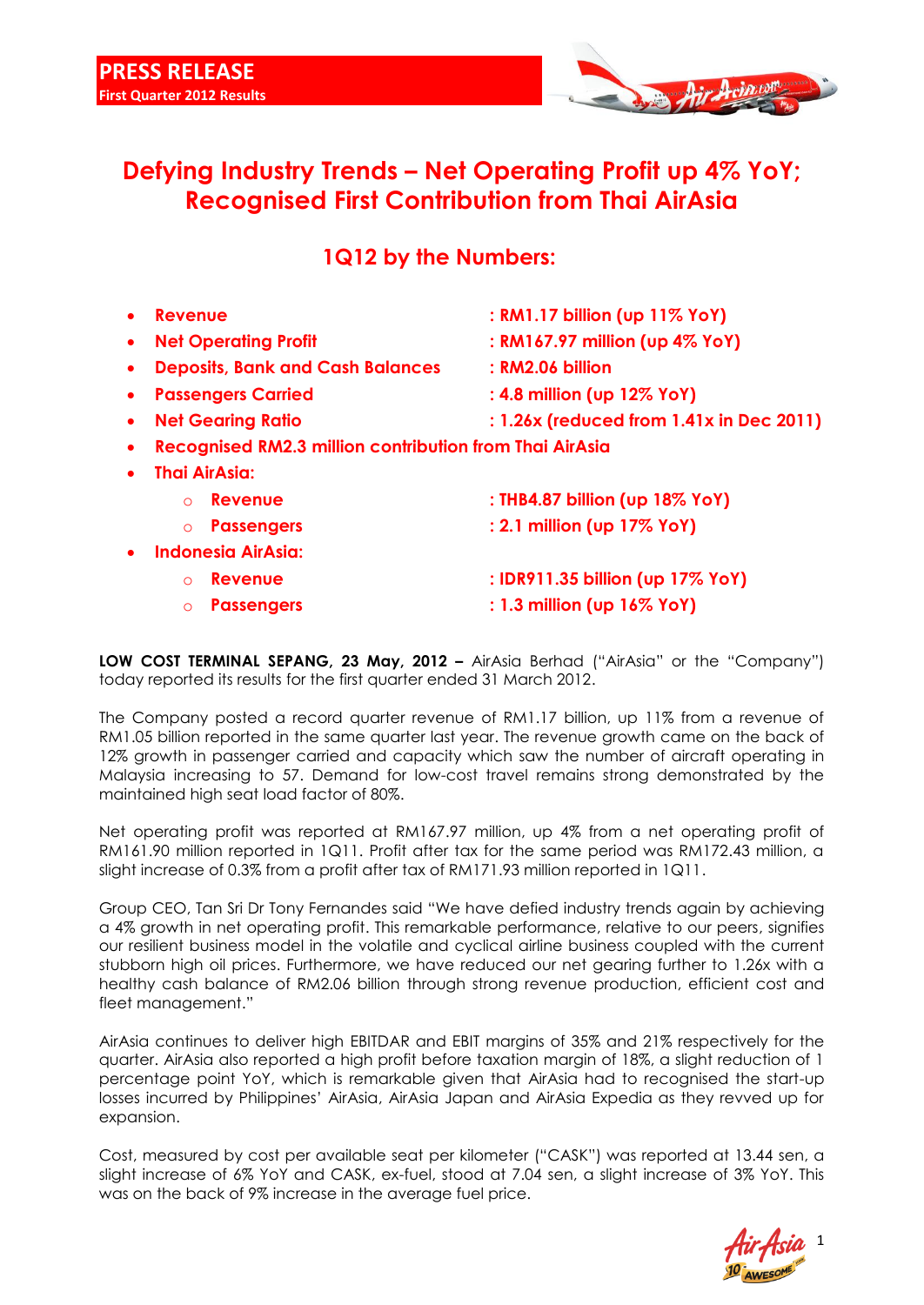

Fernandes continued, "Ancillary businesses posted strong performance in view of our initiative to reduce individual ancillary item prices to reduce the cost of travelling and to increase take-up rates. Ancillary income per passenger was unchanged at RM40 on a like-for-like basis".

Fernandes further said "This quarter, AirAsia is reaping the benefits of being the first airline in the region to build an affiliate structure under the same brand. AirAsia recognised RM2.3 million as the unrecognised losses in Thai AirAsia has been reversed."

Thai AirAsia posted revenue of THB4.87 billion, recording a growth of 18% YoY attributed to higher passenger volume, a consistent contribution from ancillary income and improving yields. Thai AirAsia achieved a net profit of THB621.6 million in 1Q12, compared to a net profit of THB806.7 million in 1Q11. Load factor for the quarter was reported at a remarkable 87%.

As for Indonesia AirAsia, the affiliate recorded revenue of IDR911.3 billion in 1Q12, 17% higher as compared to the IDR779.0 billion achieved in 1Q11 attributed to higher passenger volumes and higher base fares which rose by 3% over the same quarter in 2011. Passengers carried by Indonesia AirAsia increased by 16% YoY.

#### **Outlook**

On the outlook for the rest of 2012, Fernandes remains bullish on the prospects of the year. "Based on the current forward booking trend, underlying demand in the second quarter remains positive. We shall continue our strategy to maintain high load factors with improving yields. Along with the numerous announcements of new routes and increased frequencies since the start of the year, the Group aims to continue to enhance connectivity for our guests and ensuring the best customer experience with high-quality services and products. This shall be supported by the delivery of 17 more new Airbus A320 in the year, as of to date."

On high fuel prices, Fernandes said, "We are monitoring fuel prices very closely and the moment we perceive an opportunity, we will not hesitate to add to our hedges based on our forward bookings. At the same time, we shall remain focus on containing or driving down controllable costs and maintaining our competitive edge."

On the latest exciting development of Philippines' AirAsia, Fernandes said "The Philippines is a robust and growing market. We are here because we are confident of its growth. This is just the start for AirAsia revolutionising air travel in the Philippines". AirAsia launched flights from Clark to Kalibo (gateway to Boracay), Davao and Puerto Princesa in March and April 2012.

Fernandes also said, "We are excited about the imminent listing of Thai AirAsia's parent company which is slated for end of this month. We are also looking forward for Thai AirAsia's exciting expansion plans to China and India."

Speaking on AirAsia's latest addition to the family, AirAsia Japan, he said "AirAsia Japan is on track to launch operations in the early second half of 2012 and I am ecstatic that we will be starting ticket sales next week."

Finally, Fernandes acknowledged that the Company has recently announced to reward its shareholders with a first and final dividend payout of 5 cents per ordinary share subject to shareholders' approval at the upcoming Annual General Meeting. This is in line with Company's vision to give back to shareholders for their support since the Company's initial public offering in 2004.

2